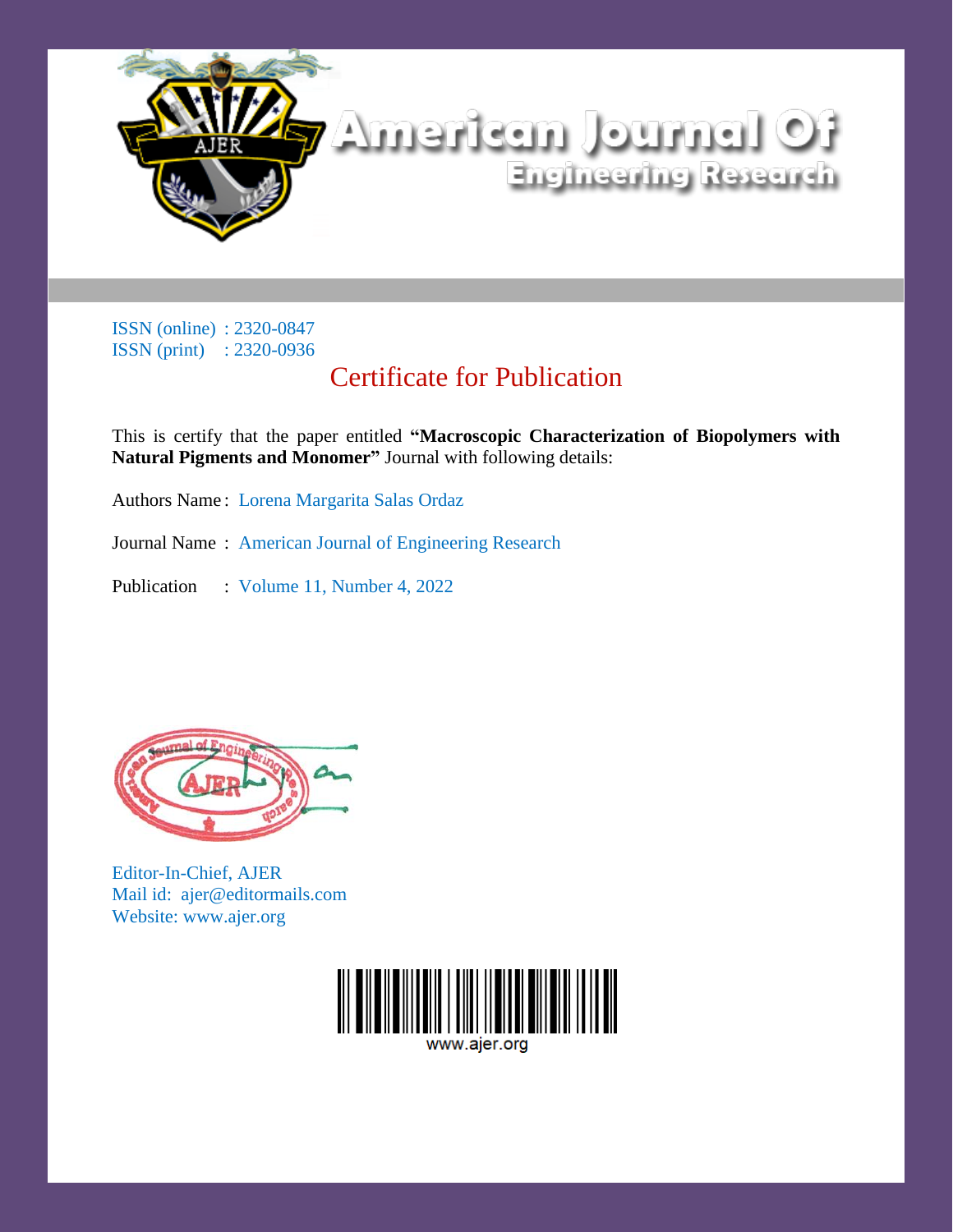

# Certificate for Publication

This is certify that the paper entitled **"Macroscopic Characterization of Biopolymers with Natural Pigments and Monomer"** Journal with following details:

Authors Name : Laura Isela Ortiz Montoya

Journal Name : American Journal of Engineering Research

Publication : Volume 11, Number 4, 2022



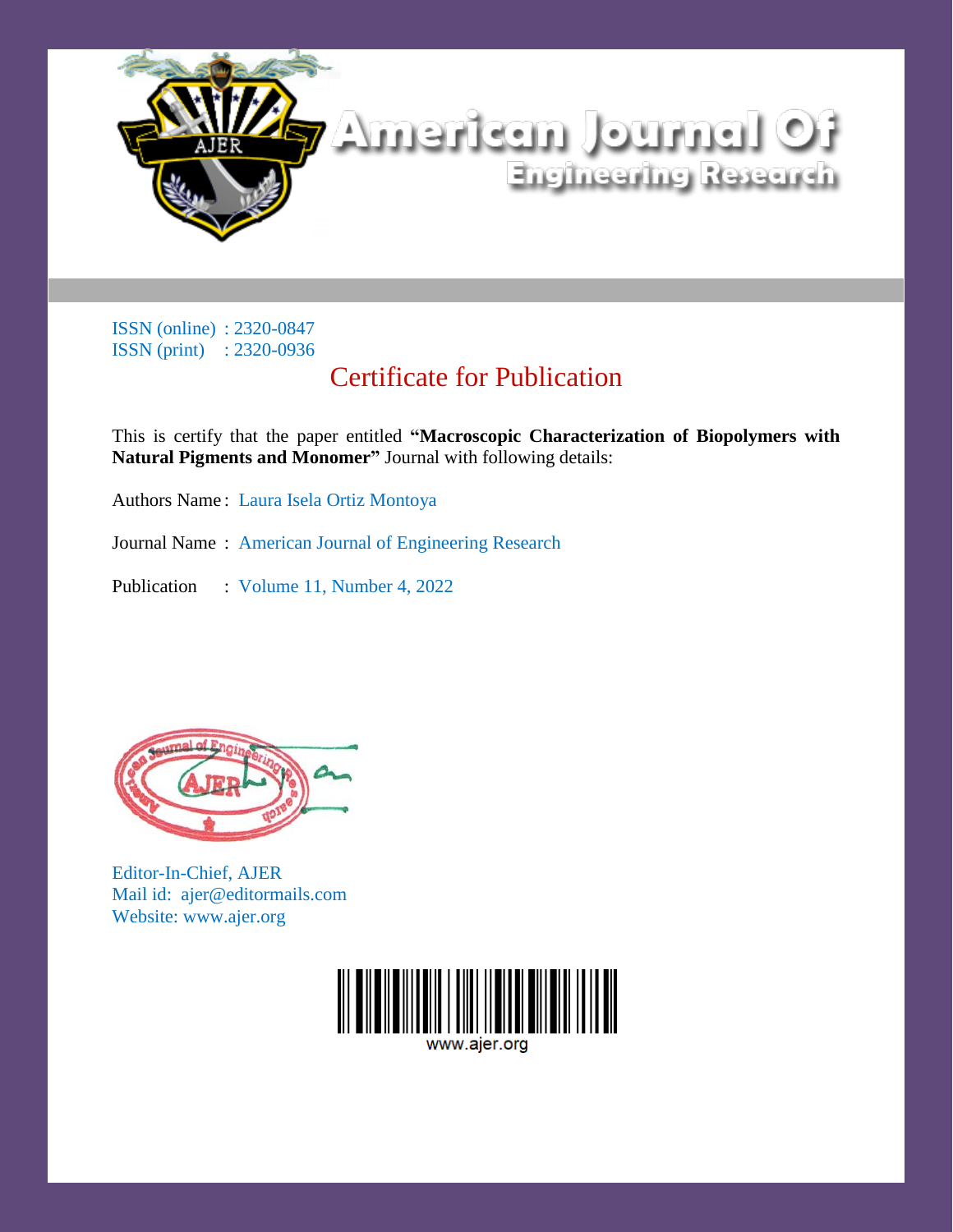

# Certificate for Publication

This is certify that the paper entitled **"Macroscopic Characterization of Biopolymers with Natural Pigments and Monomer"** Journal with following details:

Authors Name : Patricia Mendoza Guzmán

Journal Name : American Journal of Engineering Research

Publication : Volume 11, Number 4, 2022



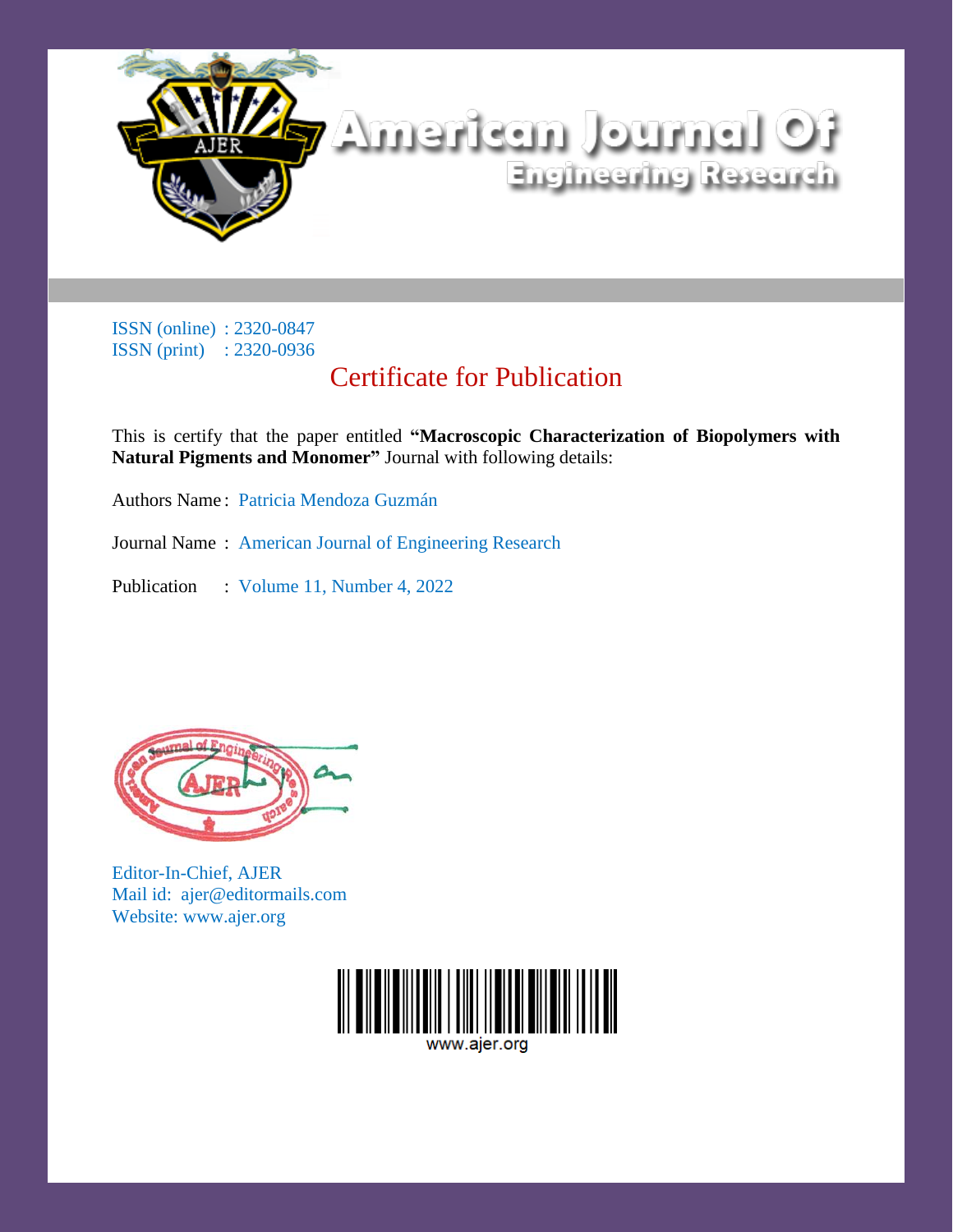

# Certificate for Publication

This is certify that the paper entitled **"Macroscopic Characterization of Biopolymers with Natural Pigments and Monomer"** Journal with following details:

Authors Name : Beatriz Imelda Tijerina Ramos

Journal Name : American Journal of Engineering Research

Publication : Volume 11, Number 4, 2022